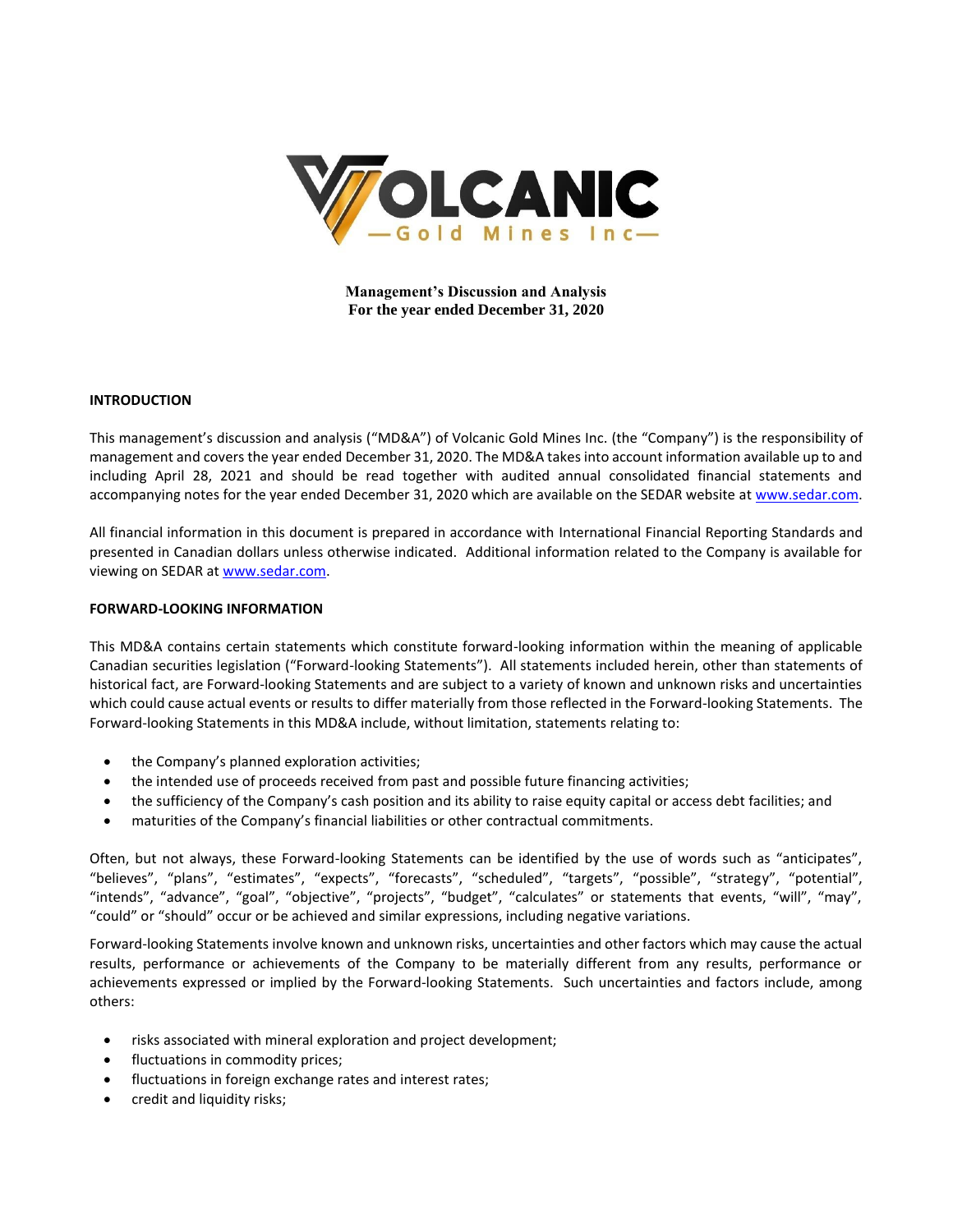- changes in national and local government legislation, taxation, controls, regulations and political or economic developments in countries in which the Company does or may carry on business;
- reliance on key personnel;
- property title matters;
- local community relationships;
- risks associated with potential legal claims generally or with respect to environmental matters;
- adequacy of insurance coverage;
- dilution from further equity financing;
- competition;
- uncertainties relating to general economic conditions; and
- risks relating to a global pandemic, including the coronavirus COVID-19, which unless contained could cause a slowdown in global economic growth and impact the Company's business, operations, financial condition and share price;

as well as those factors referred to in the "Risks and Uncertainties" section in this MD&A.

Forward-looking Statements contained in this MD&A are based on the assumptions, beliefs, expectations and opinions of management, including but not limited to:

- all required third party contractual, regulatory and governmental approvals will be obtained for the exploration and development of the Company's properties;
- there being no significant disruptions affecting operations, whether relating to labor, supply, power, damage to equipment or other matter;
- permitting, exploration and development activities proceeding on a basis consistent with the Company's current expectations;
- expected trends and specific assumptions regarding commodity prices and currency exchange rates; and
- prices for and availability of fuel, electricity, equipment and other key supplies remaining consistent with current levels.

These Forward-looking Statements are made as of the date hereof and the Company disclaims any obligation to update any Forward-looking Statements, whether as a result of new information, future events or results or otherwise, except as required by law. There can be no assurance that Forward-looking Statements will prove to be accurate, as actual results and future events could differ materially from those anticipated in such statements. Accordingly, investors should not place undue reliance on Forward-looking Statements.

# **DESCRIPTION OF BUSINESS**

The Company's business is the acquisition and exploration of mineral properties, focused on building multi-million ounce gold and silver resources in under-explored countries. In May 2020, the Company was granted an exclusive option to acquire a 60% interest in the Holly and Banderas gold-silver properties in Guatemala – see Property Review below.

# Corporate Activity

Effective April 8, 2019, the Company consolidated its issued common shares on the basis of one new share for every seven existing shares (the "Consolidation"). The name and trading symbol of the Company remained unchanged. **All references in this MD&A to loss per share, common shares, share purchase warrants compensation options, and stock options reflect the Consolidation.**

In May 2020, Charles Straw and Michael Povey were appointed to the Board of Directors of the Company, and as Chief Executive Officer and Chairman, respectively. Simon Ridgway continues as a Director, and Jeremy Crozier stepped down from the Board. In late 2020, Mr. Ridgway was appointed President and CEO of the Company in the place of Mr. Straw, Derek Liu was appointed to the Board of Directors, and Matthew Booth was appointed as Exploration Manager to reside in Guatemala and manage the Company's exploration, drilling and local geological teams.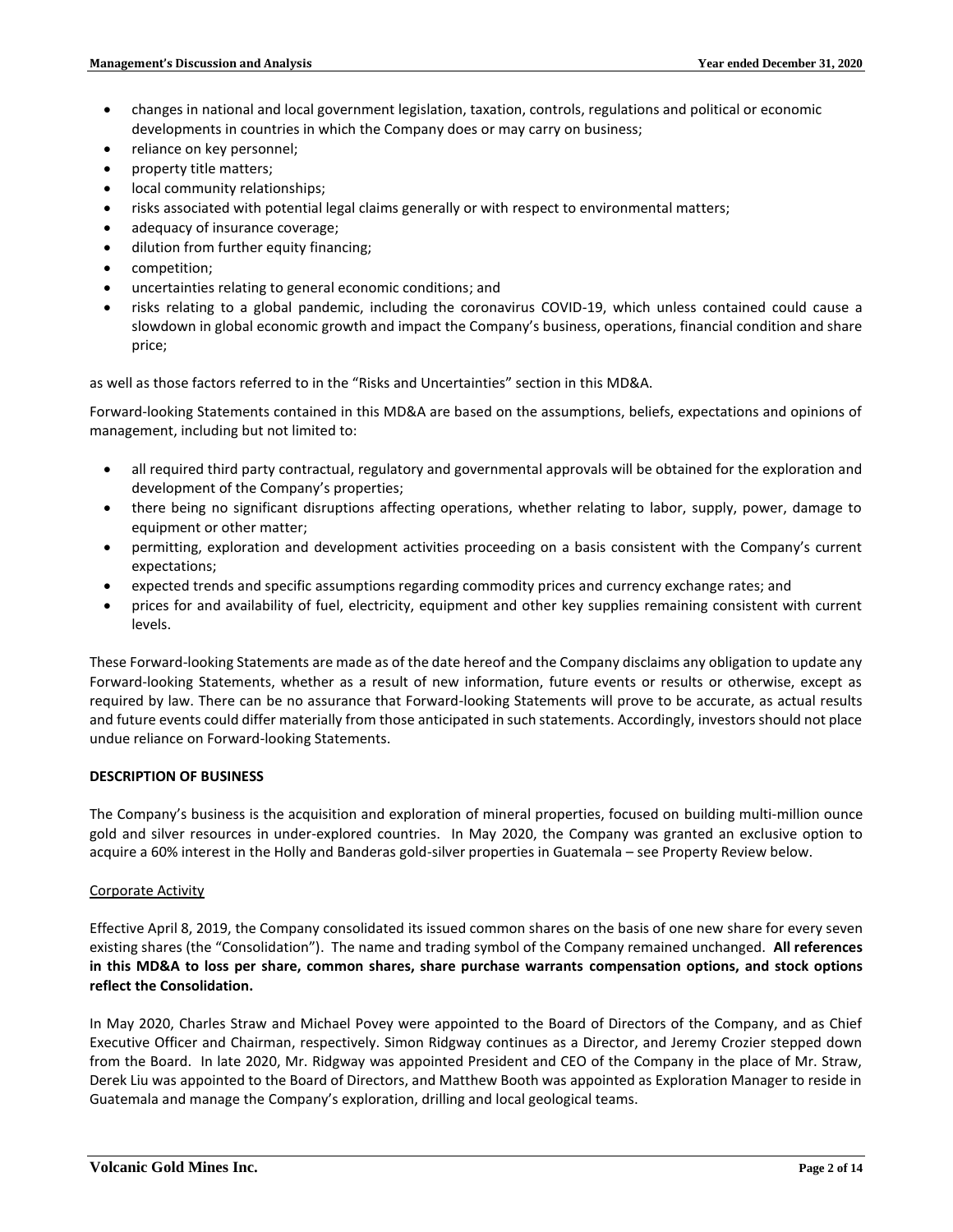### **Financings**

On July 27, 2020, the Company completed a non-brokered private placement (the "July Financing") by issuing 20,000,000 units at \$0.25 per unit, for gross proceeds of \$5.0 million. Each unit consists of one common share in the capital of the Company and one-half of one common share purchase warrant. Each whole warrant entitles the holder to purchase one common share at a price of \$0.30 for a period of two years from the closing date.

With an investment of approximately \$1.42 million in the July Financing, Silvercorp Metals Inc. acquired beneficial ownership of 19.9% of the Company's issued and outstanding common shares and has the right to appoint one director to the Company's Board. In connection with the July Financing, the Company paid finder's fees totaling \$312,083 in cash and issued a total of 1,497,330 finder's warrants with the same terms as the unit warrants. Net proceeds from the July Financing are intended to be used for exploration work on the Holly and Banderas properties located in Guatemala (see Property Review below), and for general working capital purposes.

On October 20, 2020, the Company completed a bought-deal public financing (the "Offering") with a syndicate of underwriters led by Haywood Securities Inc. and including Canaccord Genuity Corp. (collectively the "Underwriters"), and a concurrent private placement (the "Concurrent Private Placement"), for aggregate gross proceeds of approximately \$8.6 million (the "October Financings"). Pursuant to the Offering, the Company issued 12,546,500 units, including 1,636,500 units issued in connection with the exercise in full of an over-allotment option granted to the Underwriters, at a price of \$0.55 per unit for aggregate gross proceeds of \$6,900,575.

Each unit consists of one common share in the capital of the Company and one-half of a warrant. Each whole Warrant entitles the holder thereof to purchase one common share at a price of \$0.70 until April 20, 2022.

Pursuant to the Concurrent Private Placement, the Company issued 3,117,100 units to Silvercorp at \$0.55 per unit for aggregate gross proceeds of \$1,714,405. Silvercorp, which held approximately 19.9% of the issued and outstanding shares of the Company prior to the Offering, exercised its participation right to maintain its 19.9% interest upon closing of the October Financings.

In connection with the Offering, the Underwriters received a cash commission of 6.0% of the gross proceeds of the Offering, subject to a reduced cash commission paid on sales to members of the president's list and were issued compensation options exercisable at any time prior to October 20, 2022 at a price of \$0.55 per compensation option to purchase such number of units (the "Compensation Units") as is equal to 6% (reduced in the case of president's list sales) of the aggregate number of units issued pursuant to the Offering. Each Compensation Unit consists of one common share and one-half of a warrant. Each whole warrant entitles the holder thereof to purchase one common share at a price of \$0.70 until October 20, 2022.

In connection with the Concurrent Private Placement and a portion of the Offering, the Company paid a finder's fee to Roth Capital Partners LP of C\$133,098 cash and 241,997 finder's warrants with the same terms as the Warrants. Net proceeds from the October Financings are intended to be used for the exploration and advancement of the Company's principal assets in Guatemala and for general working capital purposes.

# Property Review

# *Holly and Banderas Properties, Guatemala*

In May 2020, the Company signed an agreement whereby it was granted by Radius Gold Inc. ("Radius") the exclusive option (the "Option") to acquire a 60% interest in the Holly and Banderas gold-silver properties in Guatemala. The Company may exercise the Option by raising a minimum \$3.0 million (completed on July 27, 2020) and spending US\$7.0 million on exploration of the Properties within 48 months from the date drilling permits for the properties are granted. An initial US\$1.0 million must be spent on exploration within 12 months of receiving the required drill permits, including a minimum 3,000 metres of drilling. The Company also made a cash payment to Radius of \$100,000. Upon exercise of the Option, the Company will enter into a standard 60/40 joint venture with Radius in order to further develop the properties.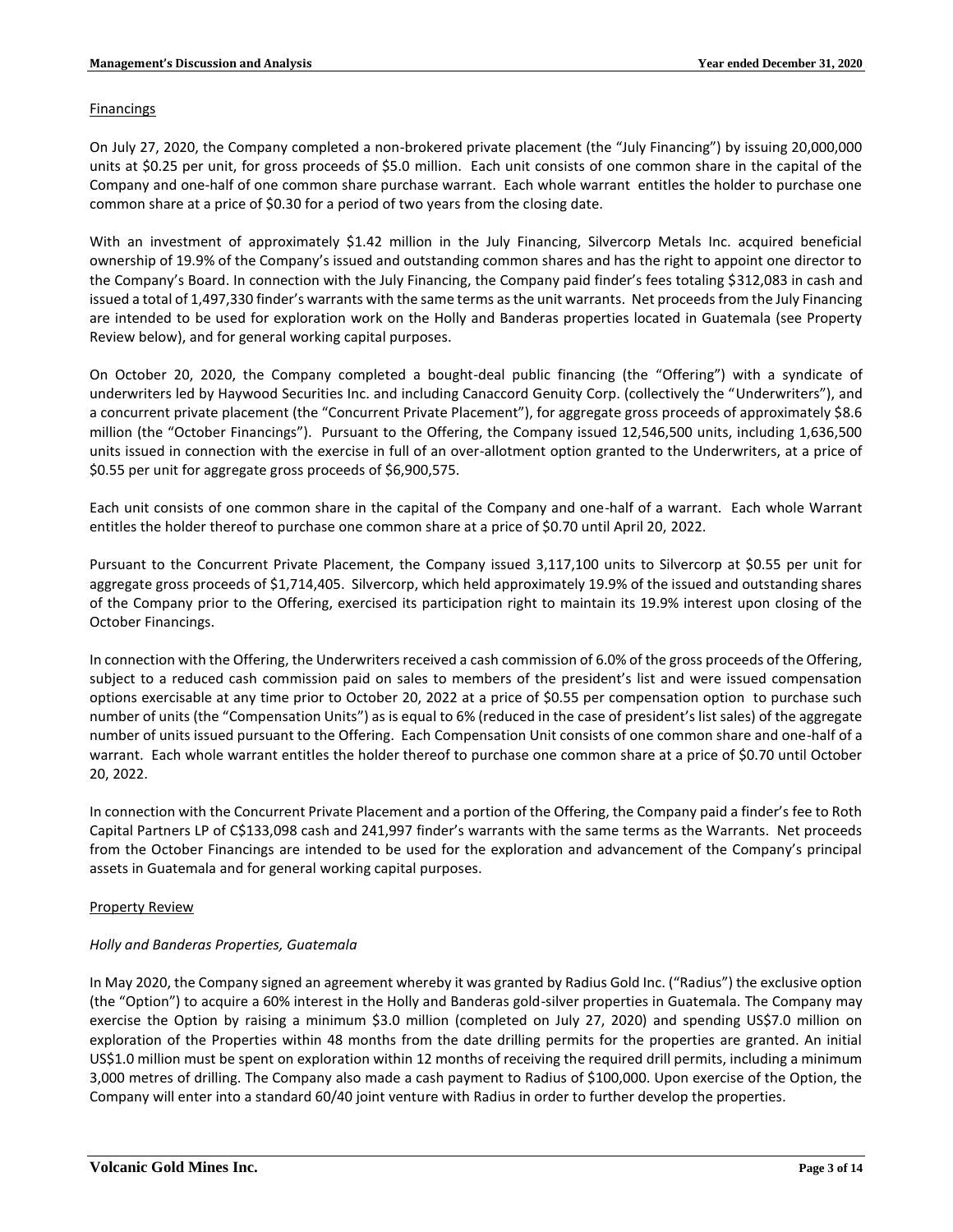The Company also has the exclusive right for 24 months following the execution of the Option to evaluate the other property interests of Radius in eastern Guatemala and to enter into an agreement to acquire an interest in any of such other properties on reasonable mutually agreed upon terms.

## Operations and Permitting

Since Guatemala's international borders opened in September 2020, the Company has made significant progress establishing a presence in the country. Mr. Pedro Garcia has been appointed Country Manager to oversee the permitting and social development in the region. Drill planning and corresponding environmental reports for drilling at the Holly and Banderas properties have recently been completed and drill permits for Holly were issued in March 2021. Banderas drill permits are expected to be authorized in the next few weeks. The Company has conducted formal meetings with the municipalities covering the Holly and Banderas targets which have been positively received. Access agreements with private landowners are ongoing, with a majority already signed at Holly and Banderas.

### Holly Property: Drill Program

On April 28, 2021, the Company announced that it had commenced a 3,000 metre diamond core drilling program at Holly. The emphasis will be on exploring for high grade shoots associated with the intersection of the Jocotan Fault Zone and the NW-SE trending high grade vein systems, El Piño and La Peña. Sampling at El Pino has returned grades of up to 2 metres at 110.3 g/t Au and 3508 g/t Ag, and the La Peña vein, which crops out 620 metres to the west, sampling has returned 2 metres at 44 g/t Au and 88 g/t Ag. Surface rock and soil geochemistry indicates these two parallel quartz veins each have over a 600 metre strike potential.

The Company has defined compelling drill targets at the Holly Ridge zone through analysis of all historic geological and geophysical data and comparison with recent discoveries in the region.

The Holly Ridge target is an east-west orientated topographic high at the fault boundary between Tertiary sediments and volcanics to the south and Paleozoic meta-sediments to the north. The Jocotan fault zone outcrops as an approximately 2 kilometres long by 50 metres wide zone of intensely clay/silica altered and stockwork veined breccia and conglomerate. A high grade gold in soil anomaly is co-incident with this target. The Jocotan fault at Holly is cut by a series of NNW orientated high-grade gold and silver veins and veinlets. It was these NNW veins and their extensions to the south of the ridge in the sedimentary rocks that were targeted by former explorers. This work resulted in several high-grade intercepts, including:

| HDD-001 | 14.2 m @ 4.14 g/t Au, 151 g/t Ag    |
|---------|-------------------------------------|
| HDD-005 | 3.6 m at 22.03 g/t Au, 697 g/t Ag   |
| HDD-004 | 18.0 m @ 15.8 g/t Au and 602 g/t Ag |

Of the 15 short historic drill holes at Holly project, 14 drill holes were drilled entirely within the volcanico-sedimentary rock package to the south of the Jocotan fault. Only one drill hole (HDD-005) was located in the Jocotan fault conglomerate / breccia zone. This hole cut 23 meters of silicified and veined conglomerate / breccia that graded 3.78 g/t Au and 133 g/t Ag. No follow-up holes have been conducted to date and no drilling has tested the main structure or targeted the intersection of the EW orientated fault breccia zone and the NNW orientated high grade veins/stockworks. Recent geophysical modelling has shown strong anomalies at depth directly below the trace of the fault zone.

# Banderas Property Exploration

In March 2021, the Company announced results from its continuing exploration program at the Banderas Property. Highlights of the results are:

• Pyramid Hill vein systems extended for over 1,800 meters along strike. Mapping and sampling defined a NW/SE broad zone of stockwork and brecciation hosting multiple quartz veins of up to 3 metres width with both shallow and vertical dips. Rock chip and sub crop sampling returned grades up to 6.2 g/t Au and 273 g/t Ag.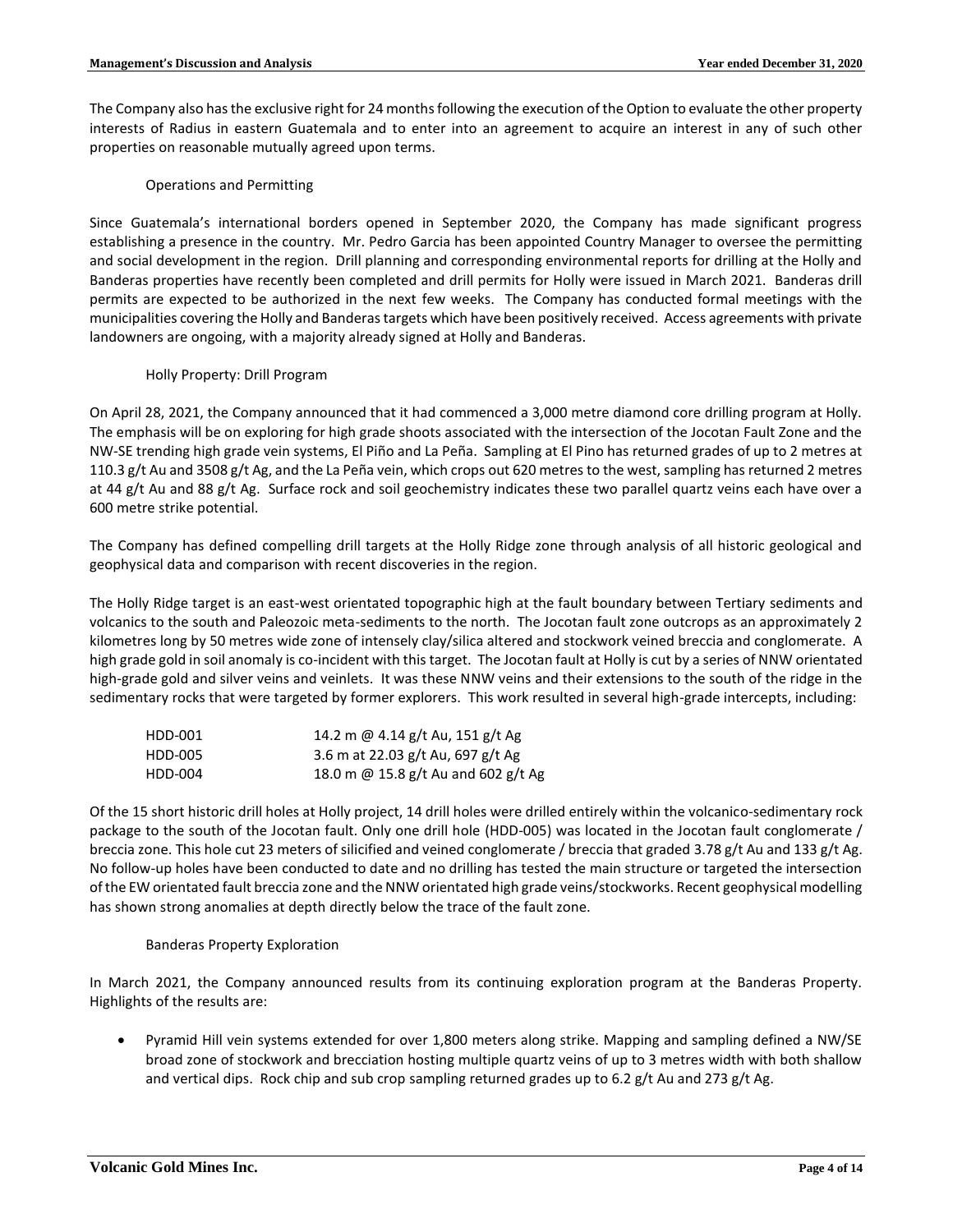• Zapote mineralization identified 1,500 metres along strike to the southeast beyond extensive cover, returning up to 2.7 g/t Au and 14.7 g/t Ag from surface vein outcrop sampling. Zapote zone now mapped along a 3,100 metre strike length.

The Banderas Property is located 7 kilometres south of the Holly Property. Previous work on the Banderas property has identified two extensive gold/silver bearing vein systems, the Pyramid Hill and the Zapote Zones.

The Pyramid Hill zone consists of two northwest trending sub-parallel vein zones located approximately 500 metres apart, called the Pyramid Hill ("PH") and the "M28" zones. Each zone hosts several 1- to 5-metre-wide quartz veins. At the PH zone, the veins dip steeply to the northeast and are surrounded by a prominent alteration zone with an approximate 20 metre wide zone of stockwork veining and brecciation, and at M28, the veins dip shallowly to the west.

Recent mapping has extended both vein systems by 1.5 kilometres to the southeast, extending them both to nearly 3.5 kilometres in length. Historically, over 40 shallow drill-holes have explored the PH and M28 systems and returned broad zones of low-grade gold/silver mineralization in both mineralized corridors including:

| Hole_ID        | From  | To    | Interval (m) | Au $(g/t)$ | Ag $(g/t)$ | AuEq $*(g/t)$ | Zone |
|----------------|-------|-------|--------------|------------|------------|---------------|------|
| <b>BDD-003</b> | 12.2  | 38.1  | 25.9         | 0.74       | 33.7       | 1.19          | M28  |
| <b>BDD-004</b> | 53.1  | 74.7  | 21.6         | 1.25       | 29.6       | 1.64          | M28  |
| <b>BDD-005</b> | 24.4  | 40.2  | 15.8         | 0.89       | 22.1       | 1.18          | M28  |
| <b>BDD-007</b> | 67.1  | 83.7  | 16.6         | 1.22       | 22.3       | 1.52          | M28  |
| <b>BDD-008</b> | 81.7  | 114   | 32.3         | 1.25       | 29.6       | 1.64          | M28  |
| <b>BDD-014</b> | 36.3  | 58.5  | 22.2         | 0.9        | 48.3       | 1.54          | PH   |
| <b>BDD-015</b> | 79.2  | 114.3 | 35.1         | 0.5        | 7.3        | 0.60          | PH   |
| <b>BDD-016</b> | 126.5 | 156.1 | 29.6         | 0.7        | 3.2        | 0.74          | PH   |
| <b>BDD-018</b> | 65.2  | 89.9  | 24.7         | 0.68       | 41.6       | 1.23          | M28  |
| <b>BDD-019</b> | 74.7  | 94.5  | 19.8         | 1.05       | 42         | 1.61          | M28  |
| BDD05-031      | 152.5 | 188.8 | 36.3         | 1.03       | 2.3        | 1.06          | PH   |
| BDD11-013      | 61.5  | 82.3  | 20.8         | 2.1        | 38.1       | 2.61          | M28  |
| BRC04-024      | 167   | 171.5 | 4.5          | 24.6       | 185.3      | 27.1          | M28  |
| BRC04-027      | 67.5  | 85.5  | 18           | 0.4        | 5.4        | 0.47          | PH   |
| BRC04-028      | 85.5  | 129   | 43.5         | 0.4        | 6.1        | 0.48          | PH   |

\*AuEq calculated using a 75:1 Ag to Au ratio

Long sections of previous drilling and surface sampling at PH and M28 can be found on the Company's [website.](https://www.volgold.com/projects/banderas-project/)

The Zapote Zone is located 1,500 metres to the west of the Pyramid Hill. Numerous quartz veins and extensive alteration occurs at the contact between a large Dacitic dome and the andesite and rhyolite country rock. Historic rock chip sampling over an area 150 metres wide along 800 metres of this contact has returned strongly anomalous gold/silver mineralization. To the southeast, the mineralization disappears under an extensive area of thick colluvium. No drilling has been conducted at Zapote target.

Recent sampling has identified the continuation of the Zapote system 850 metres along strike to the southeast, where recent sampling returned values up to 2.7 g/t Au and 14.7 g/t Ag.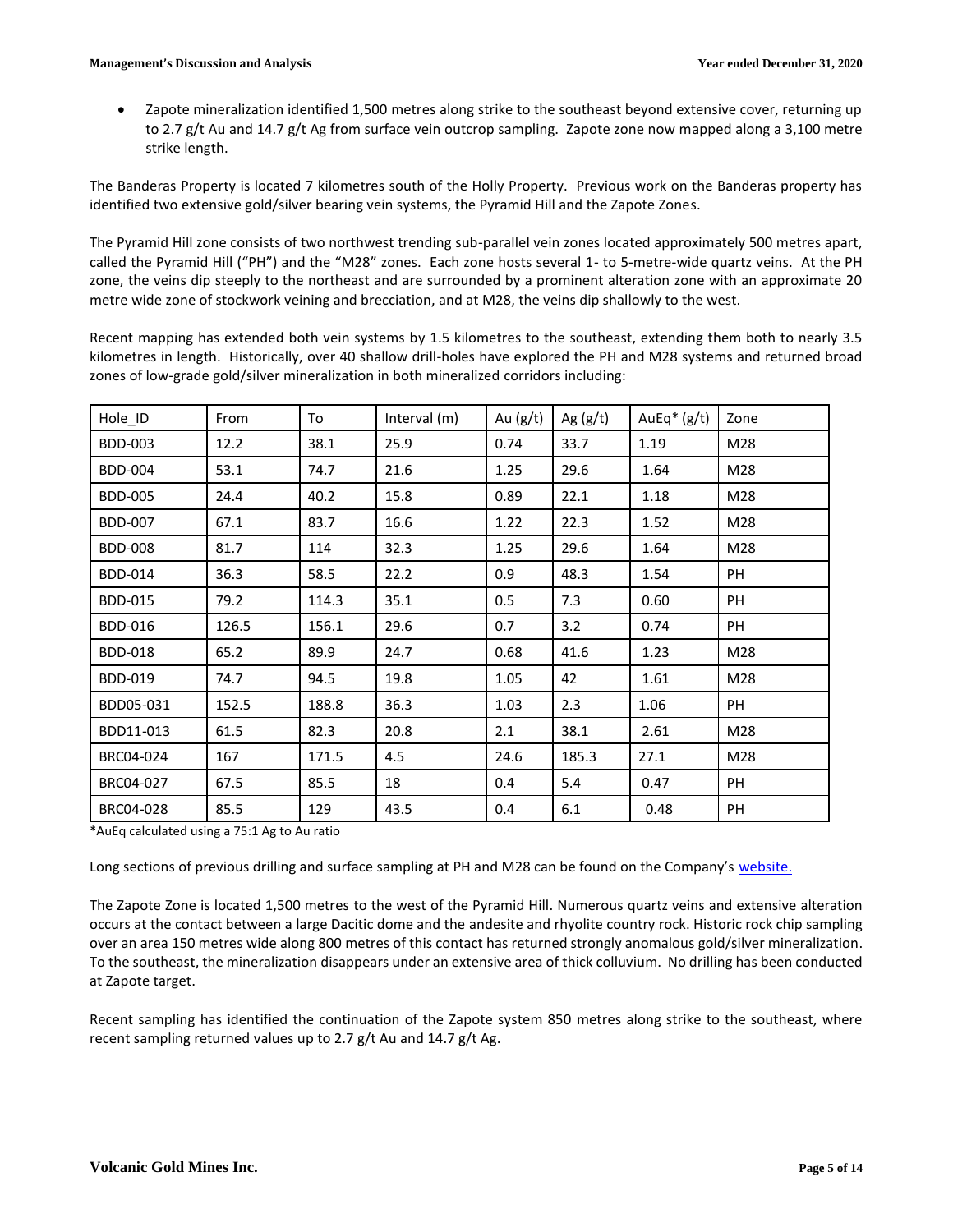### Property Package

The Company is earning a 60% interest in the Holly and Banderas properties in Guatemala and has an exclusive option to evaluate Radius's 240,000 hectares of applications for mineral concessions in Guatemala. The property package covers a majority of the highly prospective terrain between Pan American Silver's world class Escobal Mine and Bluestone Resources' Cerro Blanco development project, where recent bonanza grade drill results continue to highlight the potential of the district. Holly and Banderas projects host high grade epithermal gold-silver drill ready targets.

Additional details of the Holly and Banderas properties are available on the Company's [website.](http://www.volgold.com/)

### *Technical Information*

Matthew Booth, a member of the American Institute of Professional Geologists (CPG 12044), is the Company's Qualified Person as defined by National Instrument 43-101 - Standards of Disclosure for Mineral Projects. Mr. Booth has approved the technical information contained in this MD&A.

### **SELECTED ANNUAL INFORMATION**

The following table provides financial results for the years ended December 31, 2020, 2019 and 2018:

|                                                | 2020       | 2019                     | 2018          |
|------------------------------------------------|------------|--------------------------|---------------|
| <b>Exploration expenditures</b>                | 450.966    | $\overline{\phantom{0}}$ | \$<br>631,952 |
| Loss and comprehensive loss attributed to      |            |                          |               |
| equity shareholders of the Company             | 2,260,579  | 197,799                  | 3,333,835     |
| Basic and diluted loss per share attributed to |            |                          |               |
| equity shareholders of the Company             | 0.11       | 0.03                     | 0.51          |
| Total assets                                   | 11,938,523 | 232,044                  | 167,559       |
| <b>Total liabilities</b>                       | 216,675    | 130,987                  | 392,423       |
| Non-controlling interest (deficiency)          | (176, 411) | (176,411)                | (176, 411)    |
| Working capital (deficiency)                   | 11,559,987 | 38,827                   | (292, 217)    |

### **RESULT OF OPERATIONS**

All references to 'loss' in the results of operations discussion below refers to the loss attributed to equity shareholders of the Company.

### *Quarter ended December 31, 2020*

During the quarter ended December 31, 2020, the Company incurred a loss \$1,919,251, compared to a loss of \$17,523 for the quarter ended December 31, 2019. Significant expenses for the quarters ended December 31, 2020 and 2019 are as follows:

|                                 | 2020      | 2019   |
|---------------------------------|-----------|--------|
| <b>Exploration expenditures</b> | 326,401   |        |
| Consulting and management fees  | 23,250    | 16,500 |
| Legal and audit fees            | 22,944    | 20,000 |
| Office and administration       | 19,628    | 10,242 |
| Salaries and benefits           | 21.014    | 7,518  |
| Share-based payments            | 1,458,521 |        |
| Shareholder communications      | 58,438    | 1,008  |
| Gain on debt settlement         |           | 38,406 |

The loss for the quarter ended December 31, 2020 was higher than the comparative quarter due to exploration expenditures of \$326,401 relating to the Holly and Banderas properties and a share-based payments expense of \$1,458,521 relating to the granting of stock options whereas no such expenditures were incurred in the comparative quarter. Consulting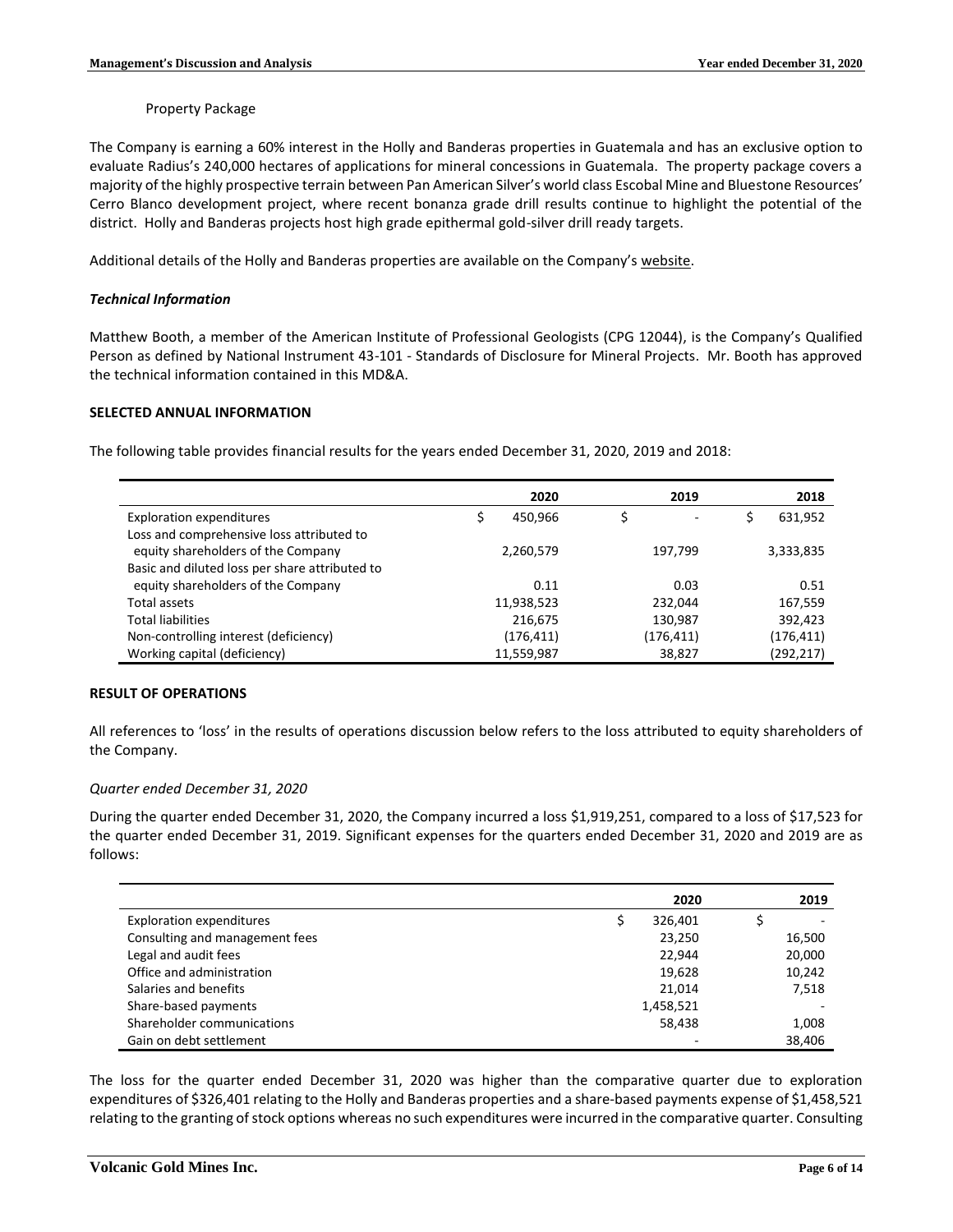and management costs were higher for the current quarter because of more directors of the Company providing services to the Company. Office and administration, salaries and benefits, and shareholder communication costs were all higher in the current quarter due to the Company being more active than in the comparative quarter.

Consulting and management fees for the current quarter consisted of fees paid to Simon Ridgway, a Director and current CEO of the Company, fees paid to Michael Povey, a Director and Chairman of the Company, and fees to Charles Straw, the former CEO of the Company, whereas only fees paid to the current CEO were recorded in the comparative quarter. A portion of the Chairman's and former CEO's fees were allocated to exploration expenditures. Office and administration costs relate mostly to an administrative cost sharing agreement with Gold Group Management Inc. ("Gold Group"), a private company controlled by Mr. Ridgway which is reimbursed by the Company for certain shared rent and other corporate expenses paid by Gold Group on behalf of the Company. Salaries and benefits costs relate primarily to Gold Group which provides administrative personnel, including the Company's Chief Financial Officer and Corporate Secretary.

# *Year ended December 31, 2020*

ř.

During the year ended December 31, 2020 the Company incurred a loss of \$2,260,579, compared to a loss of \$197,799 for the year ended December 31, 2019. Significant expenses for the years ended December 31, 2020 and 2019 are as follows:

|                                    | 2020      | 2019   |
|------------------------------------|-----------|--------|
| <b>Exploration expenditures</b>    | 450,966   |        |
| Consulting and management fees     | 96,992    | 69,000 |
| Legal and audit fees               | 58,250    | 23,544 |
| Office and administration          | 50,746    | 53,549 |
| Salaries and benefits              | 52,583    | 60,707 |
| Share-based payments               | 1,458,521 |        |
| Shareholder communications         | 79,993    | 3,728  |
| Transfer agent and regulatory fees | 17,226    | 19,899 |
| Gain on debt settlement            |           | 38,406 |

As described in the quarterly comparison, the current year incurred exploration expenditures and property investigation costs of \$450,966 and recorded a share-base payments expense of \$1,458,521 relating to the granting of stock options compared to no such expenses in the comparative year. The current year also recorded higher consulting and management fees due to the same reason as in the quarterly comparison. Shareholder communication costs were significantly higher during the current year as the Company utilized more promotional and investor relations services while legal and audit fees were higher due to the increase in business activity and finalizing the Holly and Banderas option agreement. Salaries and benefits costs and to a lesser extent, office and administrative costs, were lower during the current year due to cost cutting measures in response to the COVID-19 pandemic.

As with the quarterly comparison, consulting and management fees for the current year consisted of fees paid to the Mr. Ridgway, Mr. Povey, and Mr. Straw, whereas the comparative year consisted only of fees paid to Mr. Ridgway.

# **SUMMARY OF QUARTERLY RESULTS**

The Company's quarterly total assets, working capital balance and operating results over the last eight quarters are summarized as follows:

|                                                                                                                    | Dec '20                 | Sept '20             | June '20         | Mar '20            | Dec '19   | Sept '19  | June '19  | Mar '19              |
|--------------------------------------------------------------------------------------------------------------------|-------------------------|----------------------|------------------|--------------------|-----------|-----------|-----------|----------------------|
| Total assets                                                                                                       | \$11,938,523            | \$4,665,141          | \$291,118        | \$193,686          | \$232.044 | \$275,737 | \$327.198 | \$132,437            |
| Working capital (deficiency)<br>Loss and comprehensive loss<br>attributed to equity<br>shareholders of the Company | 11,559,987<br>1,919,251 | 4.249.908<br>223,139 | 51,823<br>73,106 | (6, 164)<br>45,083 | 38,827    | 94,280    | 144.091   | (161, 519)<br>61,809 |
| Basic and diluted loss per share<br>attributed to equity                                                           |                         |                      |                  |                    | 17,523    | 53,505    | 64,962    |                      |
| shareholders of the Company                                                                                        | 0.08                    | 0.01                 | 0.01             | 0.01               | 0.00      | 0.01      | 0.01      | 0.01                 |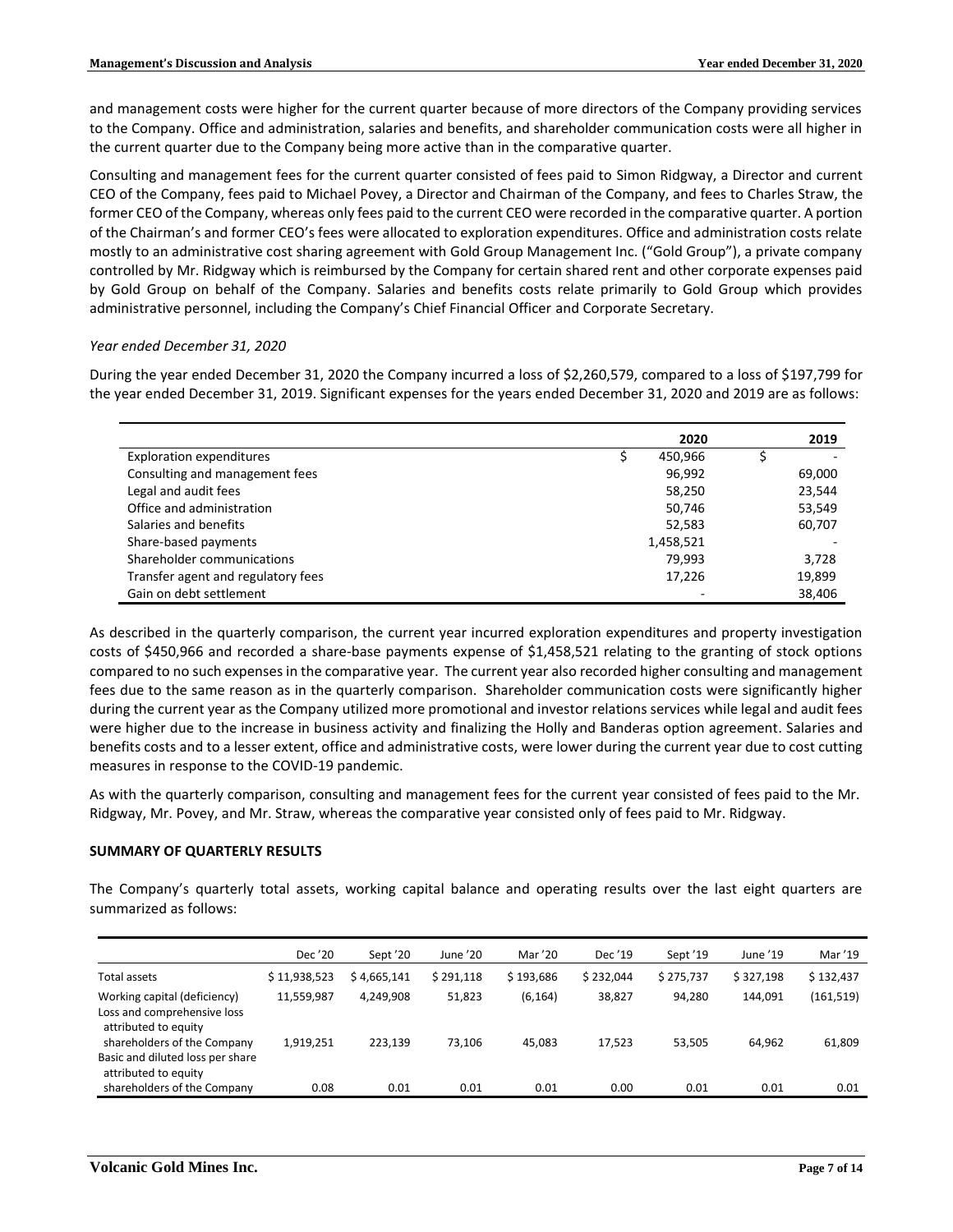Total assets and working capital deficiency during the quarter ended March 31, 2019 reflected relatively low cash positions and higher current liabilities. Total assets and working capital positions thereafter improved due to financing and debt settlement transactions completed in the quarter ended June 30, 2019, and significantly increased in the third and fourth quarters of 2020 due to the completion of the July Financing and the October Financings, respectively. The loss amounts for the quarters reflect that there was a minimal amount of exploration expenditures incurred during the six quarters ended June 30, 2020 and then increased expenditures during the two most recently completed quarters on property investigations and then exploration activity in Guatemala. The loss for the quarter ended December 31, 2020 is significantly higher than all other quarters presented due to a share-based payments expense of \$1,458,521.

## **LIQUIDITY AND CAPITAL RESOURCES**

The Company has financed its operations to date primarily through the issuance of common shares. The Company's exploration activities do not provide a source of income and therefore the Company has a history of losses and an accumulated deficit.

As at December 31, 2020, the Company had current assets of \$11,776,662 and current liabilities of \$216,675, resulting in working capital of \$11,559,987.

During the year ended December 31, 2020, the Company raised gross proceeds of \$8.6 million from a bought deal public financing and concurrent private placement and gross proceeds of \$5.0 million from a non-brokered private placement. Cash share issuance costs for these financings totaled \$1,192,131. The net proceeds from these financings are being used for working capital purposes and to fund exploration efforts in Guatemala.

With the proceeds of the 2020 equity financings, the Company expects its capital resources to be sufficient to carry out its planned exploration expenditures and cover operating costs through the next twelve months.

Net cash used in operating activities during the year ended December 31, 2020 was \$793,068 (2019: \$290,031).

Net cash provided from financing activities during the year ended December 31, 2020 was \$12,458,655 (2019: \$370,095).

Net cash used in investing activities during the year ended December 31, 2020 was \$108,796 (2019: \$Nil).

The Company's consolidated financial statements have been prepared on a going concern basis which assumes that the Company will be able to realize its assets and discharge its liabilities in the normal course of business for the foreseeable future. The Company's continuing operations rely on the ability of the Company to continue to raise capital as and when needed.

### **FINANCIAL AND CAPITAL RISK MANAGEMENT**

Financial assets and liabilities are classified in the in the fair value hierarchy according to the lowest level of input that is significant to the fair value measurement. Assessment of the significant of a particular input to the fair value measurement requires judgement and may affect placement within the fair value hierarchy levels. The hierarchy is as follows:

- Level 1: quoted prices (unadjusted) in active markets for identical assets or liabilities.
- Level 2: inputs other than quotes prices included in Level 1 that are observable for the asset or liability, either directly (i.e., as prices) or indirectly (i.e., derived from prices).
- Level 3: inputs for the asset or liability that are not based on observable market data (unobservable inputs).

The carrying value of receivables, deposits and accounts payable and accrued liabilities approximates fair value due to the short-term nature of the financial instruments. Cash is valued at a level 1 fair value measurement and is classified as fair value through profit or loss. Receivables and long-term deposits are classified as amortized cost. Accounts payable and accrued liabilities are classified as amortized cost.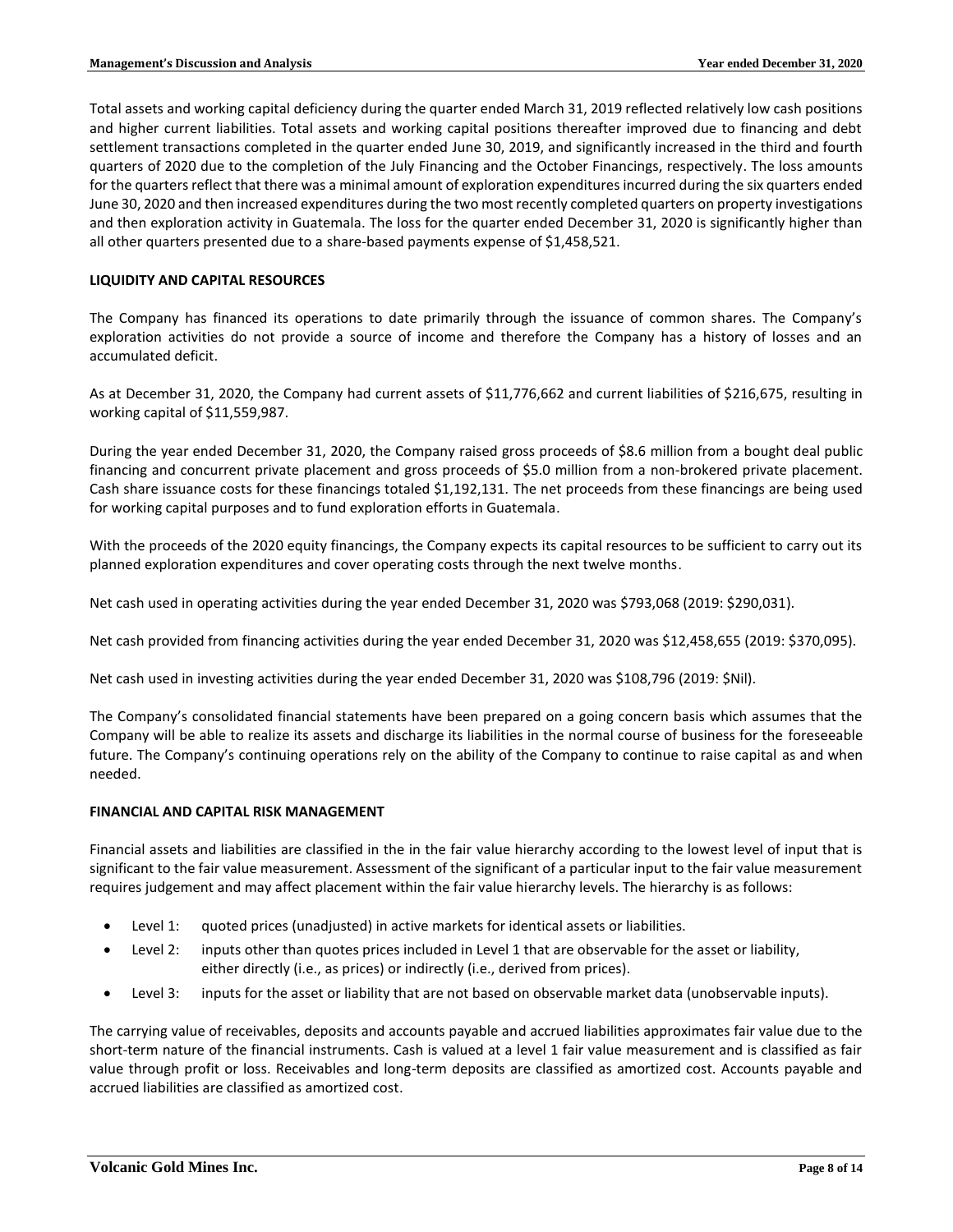#### **Risk management**

The Company is exposed to varying degrees to a variety of financial instrument related risks:

### *Credit risk*

Credit risk is the risk of an unexpected loss if a customer or third party to a financial instrument fails to meet its contractual obligations.

The Company's cash is held at a large Canadian financial institution in interest bearing accounts. The Company has no investment in asset backed commercial paper.

### *Liquidity risk*

Liquidity risk is the risk that the Company will not be able to meet its financial obligations as they fall due.

The Company manages liquidity risk through its capital management as outlined below. Accounts payable and accrued liabilities are due within one year.

### *Market risk*

Market risk is the risk of loss that may arise from changes in market factors such as interest rates, foreign exchange rates, and commodity and equity prices.

a) Interest rate risk

The Company's exposure to interest rate risk arises from the interest rate impact on cash. The Company's practice has been to invest cash at floating rates of interest, in order to maintain liquidity, while achieving a satisfactory return for shareholders. There is minimal risk that the Company would recognize any loss as a result of a decrease in the fair value of any guaranteed bank investment certificates included in cash as they are generally held with large financial institutions. As at December 31, 2020, the Company is not exposed to significant interest rate risk.

b) Foreign currency risk

The Company is exposed to financial risk related to the fluctuation of foreign currency rates. The Company operates in Canada and Guatemala. A substantial portion of the Company's expenses are incurred in US dollars. A significant change in the currency exchange rate between the Canadian dollar relative to the US dollar could have an effect on the Company's results of operations, financial position, or cash flows. The Company has not hedged its exposure to currency fluctuations. As at December 31, 2020 and 2019, the Company is exposed to currency risk through the following financial assets and liabilities denominated in currencies other than the Canadian dollar:

| As at December 31,                       |   |                                          | 2019                                     |           |  |  |
|------------------------------------------|---|------------------------------------------|------------------------------------------|-----------|--|--|
|                                          |   | <b>US Dollars</b><br>(CDN<br>equivalent) | <b>US Dollars</b><br>(CDN<br>equivalent) |           |  |  |
| Cash                                     | Ś | 10,848                                   |                                          | 2,735     |  |  |
| Accounts payable and accrued liabilities |   | (135, 938)                               |                                          | (88, 335) |  |  |
| Net exposure                             |   | (125,090)                                |                                          | (85,600)  |  |  |

Based on the above net exposure as at December 31, 2020, and assuming all other variables remain constant, a 10% depreciation or appreciation of the Canadian dollar against the US dollar would result in an increase/decrease of approximately \$12,500 in the Company's net loss and comprehensive loss for the year ended December 31, 2020 (2019: \$8,600).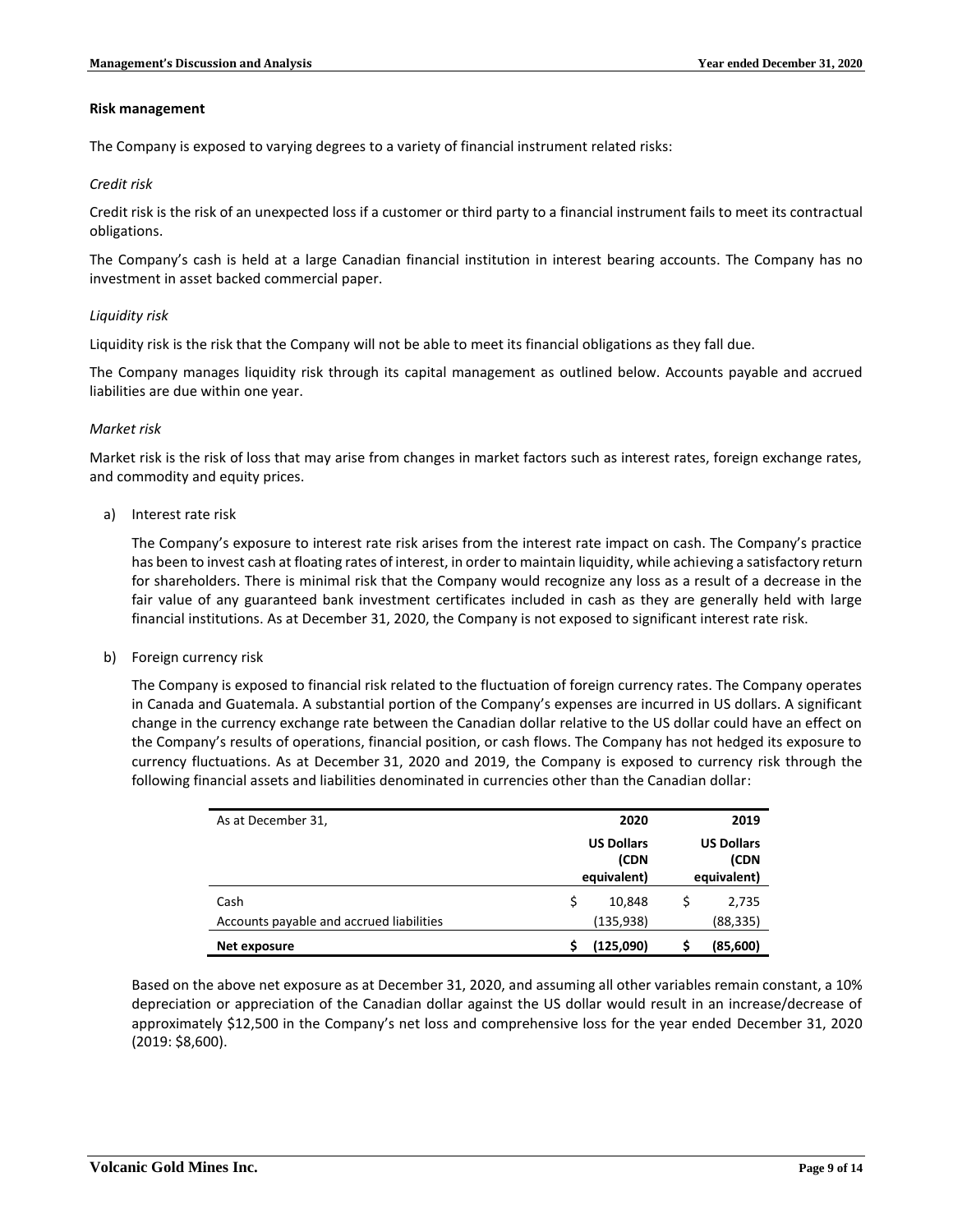c) Price risk

The Company is exposed to price risk with respect to commodity prices, particularly gold. The Company closely monitors commodity prices to determine the appropriate course of action to be taken by the Company.

#### **OUTSTANDING SHARE, COMPENSATION OPTIONS, OPTIONS AND WARRANTS DATA**

At the date of this MD&A, the Company had outstanding 44,600,080 common shares and the following compensation options, stock options, and warrants:

| No. of                 |                       |                    |
|------------------------|-----------------------|--------------------|
| compensation           |                       |                    |
| options <sup>(1)</sup> | <b>Exercise price</b> | <b>Expiry date</b> |
| 741,870                | \$0.55                | October 20, 2022   |

 $<sup>(1)</sup>$  Each compensation option is exercisable to purchase one common share and one-half warrant. Each whole warrant</sup> is exercisable to purchase one common share at \$0.70 until October 20, 2022.

| No. of options  | <b>Exercise price</b> | <b>Expiry date</b> |
|-----------------|-----------------------|--------------------|
| 2,525,000       | \$0.57                | October 6, 2030    |
| 325,000         | \$0.57                | October 8, 2030    |
| 300,000         | \$0.45                | January 6, 2031    |
| 800,000         | \$0.57                | January 27, 2031   |
| 3,950,000       |                       |                    |
|                 |                       |                    |
| No. of warrants | <b>Exercise price</b> | <b>Expiry date</b> |
| 1,851,237       | \$5.60                | March 8, 2022      |
|                 |                       |                    |
| 8,073,797       | \$0.70                | April 20, 2022     |
| 11,164,730      | \$0.30                | July 26, 2022      |

## **TRANSACTIONS WITH RELATED PARTIES**

The Company had transactions during the years ended December 31, 2020 and 2019 with related parties consisting of directors, officers and the following companies with common directors or officers:

| <b>Related party</b>                      | <b>Nature of transactions</b>                    |
|-------------------------------------------|--------------------------------------------------|
| Gold Group Management Inc. ("Gold Group") | Shared office and administrative related charges |
| Mill Street Services Ltd. ("Mill Street") | Consulting services                              |
| Radius Gold Inc. ("Radius")               | Property transaction and exploration support     |

Balances and transactions with related parties not disclosed elsewhere in this MD&A are as follows:

a) During the periods ended December 31, 2020 and 2019, the Company reimbursed Gold Group, a private company controlled by a director of the company, for the following costs: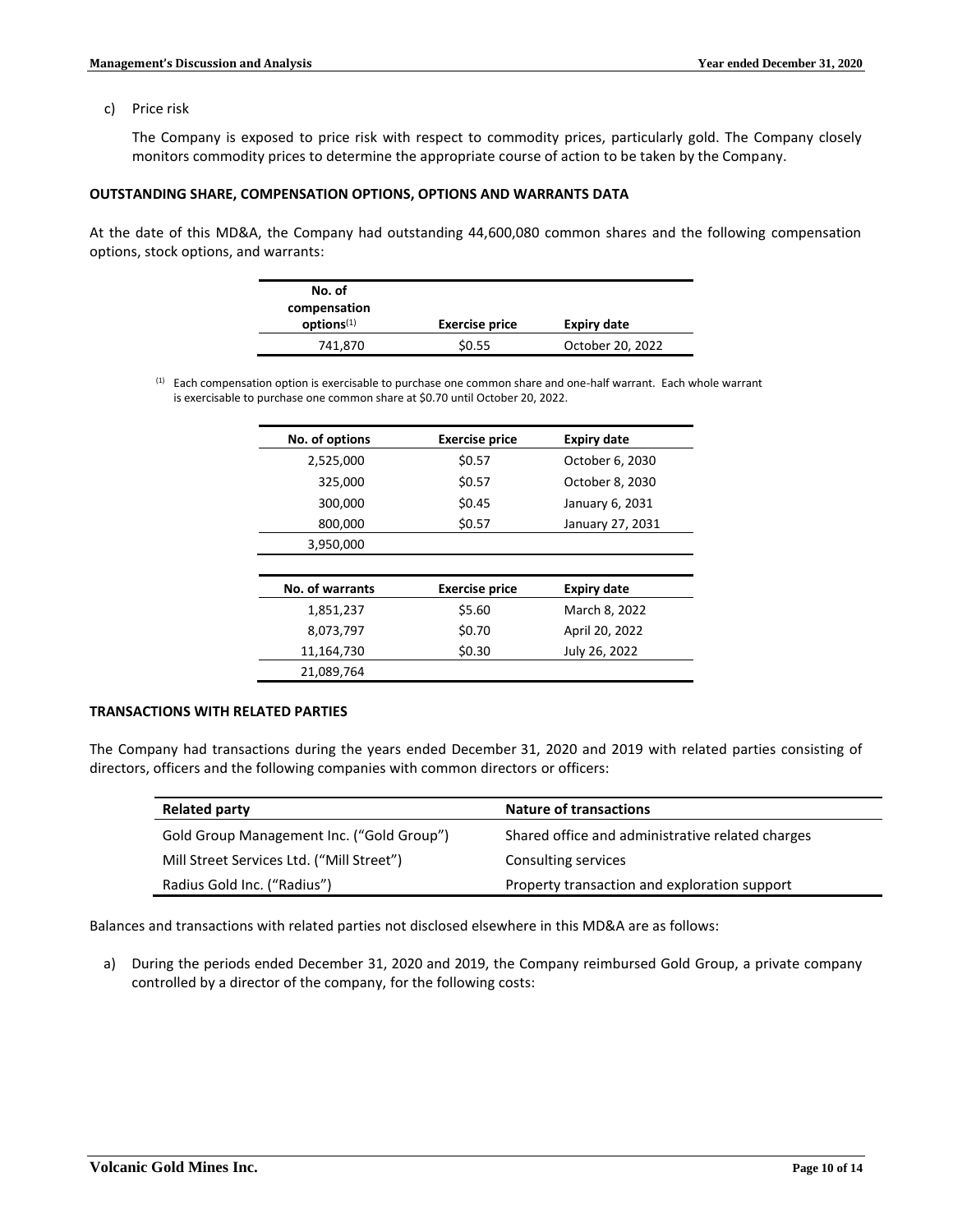|                                      | Three months ended December 31, |         |    |        | Year ended December 31. |    |         |  |
|--------------------------------------|---------------------------------|---------|----|--------|-------------------------|----|---------|--|
|                                      |                                 | 2020    |    | 2019   | 2020                    |    | 2019    |  |
| General and administrative expenses: |                                 |         |    |        |                         |    |         |  |
| Consulting and management fees       | \$                              | ۰       | \$ | -      | \$<br>۰                 | \$ | 3,000   |  |
| Office and administration            |                                 | 17,465  |    | 8,180  | 45,055                  |    | 42,083  |  |
| Salaries and benefits                |                                 | 21.014  |    | 7,518  | 52,583                  |    | 57,727  |  |
| Shareholder communications           |                                 | 1,250   |    | ۰      | 3,595                   |    | 1,054   |  |
| Transfer agent and regulatory fees   |                                 | (2,787) |    | 41     | 6.194                   |    | 8,679   |  |
| Travel and accommodation             |                                 | 758     |    | 924    | 3,654                   |    | 4,684   |  |
|                                      |                                 | 37.700  |    | 16,663 | \$<br>111.081           |    | 117.227 |  |

Gold Group is reimbursed by the Company for certain shared costs and other business-related expenses paid by Gold Group on behalf of the Company. Salaries and benefits for the years ended December 31, 2020 and 2019 include those for the Chief Financial Officer and the Corporate Secretary.

- b) Prepaid expenses and deposits as of December 31, 2020 includes an amount of \$231 (2019: \$1,152) paid to Gold Group.
- c) Exploration advances as of December 31, 2020 includes an amount of \$8,796 (2019: \$Nil) advanced to Radius for exploration expenditures to be incurred on the Company's behalf
- d) Long-term deposits as of December 31, 2020 consists of \$61,000 (2019: \$61,000) paid to Gold Group as a deposit pursuant to the Company's office and administrative services agreement with Gold Group.
- e) Included in accounts payable and accrued liabilities as of December 31, 2020 was \$25,168 (2019: \$5,089) owing to Gold Group and \$2,000 (2019: \$Nil) to Michael Povey, a Director and Chairman of the Company, for consulting fees. The amount for Gold Group is due on a monthly basis and secured by a deposit.
- f) During the year ended December 31, 2019, the Company issued 548,660 common shares to related parties and a former related party to settle a total of \$192,031 in debt.

The Company has identified certain of its directors and senior officers as its key management personnel. Included for the periods ended December 31, 2020 and 2019 are the following items paid or accrued to key management personnel and/or companies with common directors.

|                                                               | Three months ended December 31, |         |    |        | Year ended December 31, |         |    |        |
|---------------------------------------------------------------|---------------------------------|---------|----|--------|-------------------------|---------|----|--------|
|                                                               |                                 | 2020    |    | 2019   |                         | 2020    |    | 2019   |
| General and administrative expenses:                          |                                 |         |    |        |                         |         |    |        |
| Consulting and management fees                                |                                 | 23.250  | \$ | 16,500 | S                       | 83,775  | \$ | 66,000 |
| Salaries and benefits<br>Share-based payments (value of stock |                                 | 7,333   |    | 2,750  |                         | 18,516  |    | 16,042 |
| options granted and vested)                                   |                                 | 617.804 |    |        |                         | 617,804 |    |        |
| <b>Exploration expenditures:</b>                              |                                 |         |    |        |                         |         |    |        |
| Project management                                            |                                 | 14.250  |    |        |                         | 35,475  |    |        |
|                                                               |                                 | 662,637 |    | 19.250 |                         | 755,570 |    | 82.042 |

Key management compensation includes consulting fees paid in 2019 and 2020 to Mill Street, a company controlled by Simon Ridgway, a Director and Chief Executive Officer of the Company.

The value of stock option grants issued to directors not included in key management above during the year ended December 31, 2020 was \$314,711 (2019: \$Nil).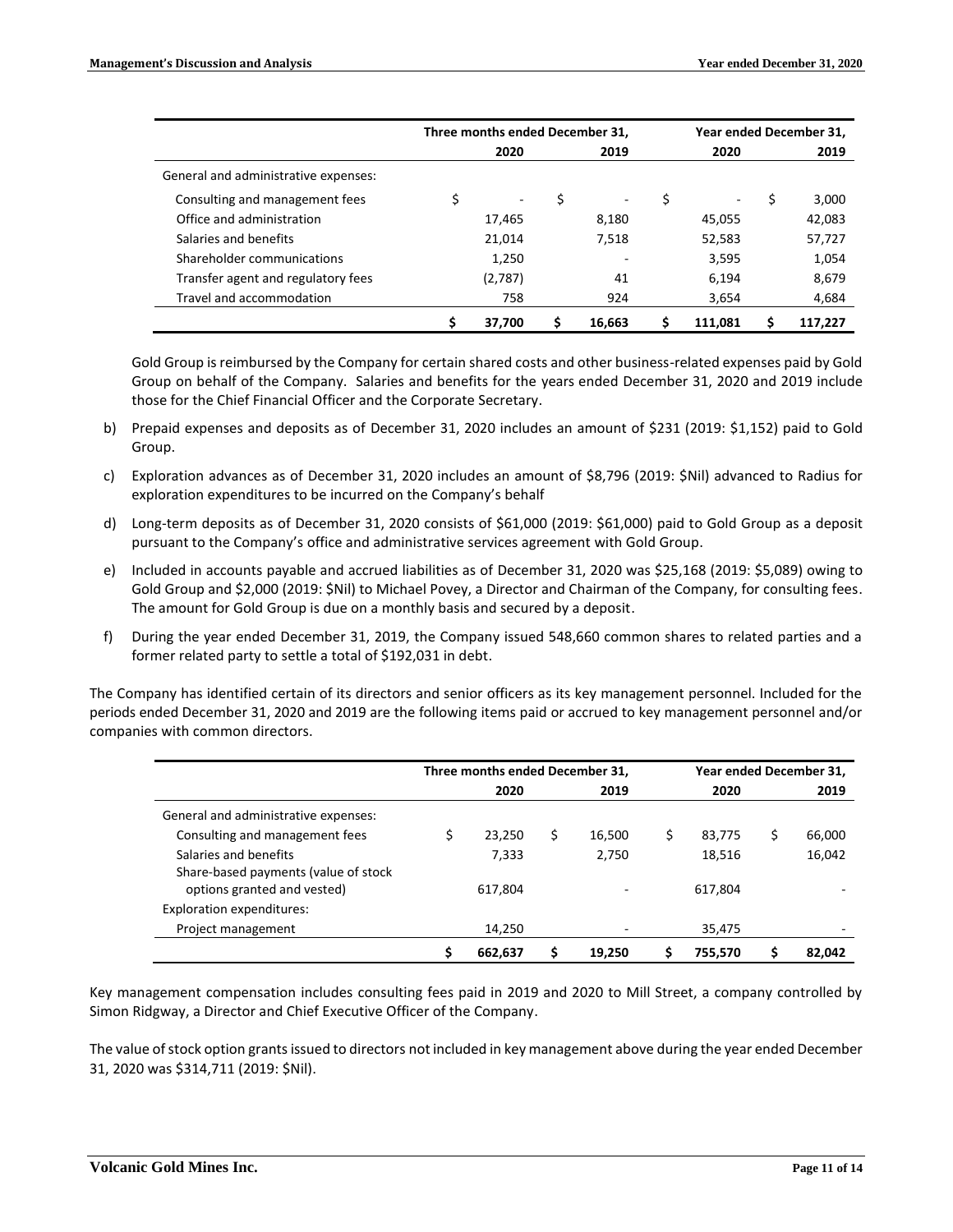## **ACCOUNTING POLICIES AND BASIS OF PRESENTATION**

The Company's significant accounting policies and future changes in accounting policies are presented in note 3 of the audited consolidated financial statements for the year ended December 31, 2020.

### **FUTURE ACCOUNTING CHANGES**

The Company has reviewed upcoming policies and determined that none are expected to have an impact on the Company's consolidated financial statements.

### **RISKS AND UNCERTAINTIES**

The operations of the Company are highly speculative due to the high-risk nature of its business in the mineral exploration industry. Companies in the exploration stage face a variety of risks and, while unable to eliminate all of them, the Company aims at managing and reducing such risks as much as possible. The Company faces a variety of risk factors such as, but not limited to, the following:

### *Global Pandemic*

The Company faces risks related to health epidemics and other outbreaks of communicable diseases, which could significantly disrupt its operations and may materially and adversely affect its business and financial conditions. The Company's business could be adversely impacted by the effects of the COVID-19 coronavirus which was declared a global pandemic by the World Health Organization in March 2020. COVID-19 infections have been reported globally.

The extent to which COVID-19 may impact the Company's business, including its operations and the market for its securities, will depend on future developments which cannot be predicted, and include the duration, severity and scope of the outbreak and the actions taken to contain or treat the outbreak. The continued spread of COVID-19 globally could materially and adversely impact the Company's business, financial condition and results of operations including without limitation, employee health, workforce productivity, increased insurance premiums, limitations on travel, the availability of industry experts and personnel, restrictions to any drill programs and/or the timing to process drill and other metallurgical testing, and other factors that will depend on future developments beyond the Company's control.

The international response to the spread of COVID-19 has led to significant restrictions on travel, temporary business closures, quarantines, global stock market volatility and a general reduction in consumer activity. Such public health crises can also result in operating and supply chain delays and disruptions, declining trade and market sentiment, reduced movement of people and labour shortages, and shipping disruption and shutdowns, including as a result of government regulation and prevention measures, or a fear of any of the foregoing, all of which could affect commodity prices, interest rates, credit ratings, credit risk and inflation.

# *Mineral Property Exploration and Mining Risks*

The business of mineral deposit exploration and extraction involves a high degree of risk. Few properties that are explored ultimately become producing mines. At present, none of the Company's properties has a known commercial ore deposit. The main operating risks include: securing adequate funding to maintain and advance future exploration properties; ensuring ownership of and access to mineral properties by confirmation that option agreements, claims and leases are in good standing; and obtaining permits for drilling and other exploration activities.

# *Joint Venture Funding Risk*

The Company's strategy may include seeking partners through joint ventures to fund future exploration and project development. The main risk of this strategy is that funding partners may not be able to raise sufficient capital in order to satisfy exploration and other expenditure terms in a particular joint venture agreement. As a result, exploration and development of future property interests may be delayed depending on whether the Company can find another partner or has enough capital resources to fund the exploration and development on its own.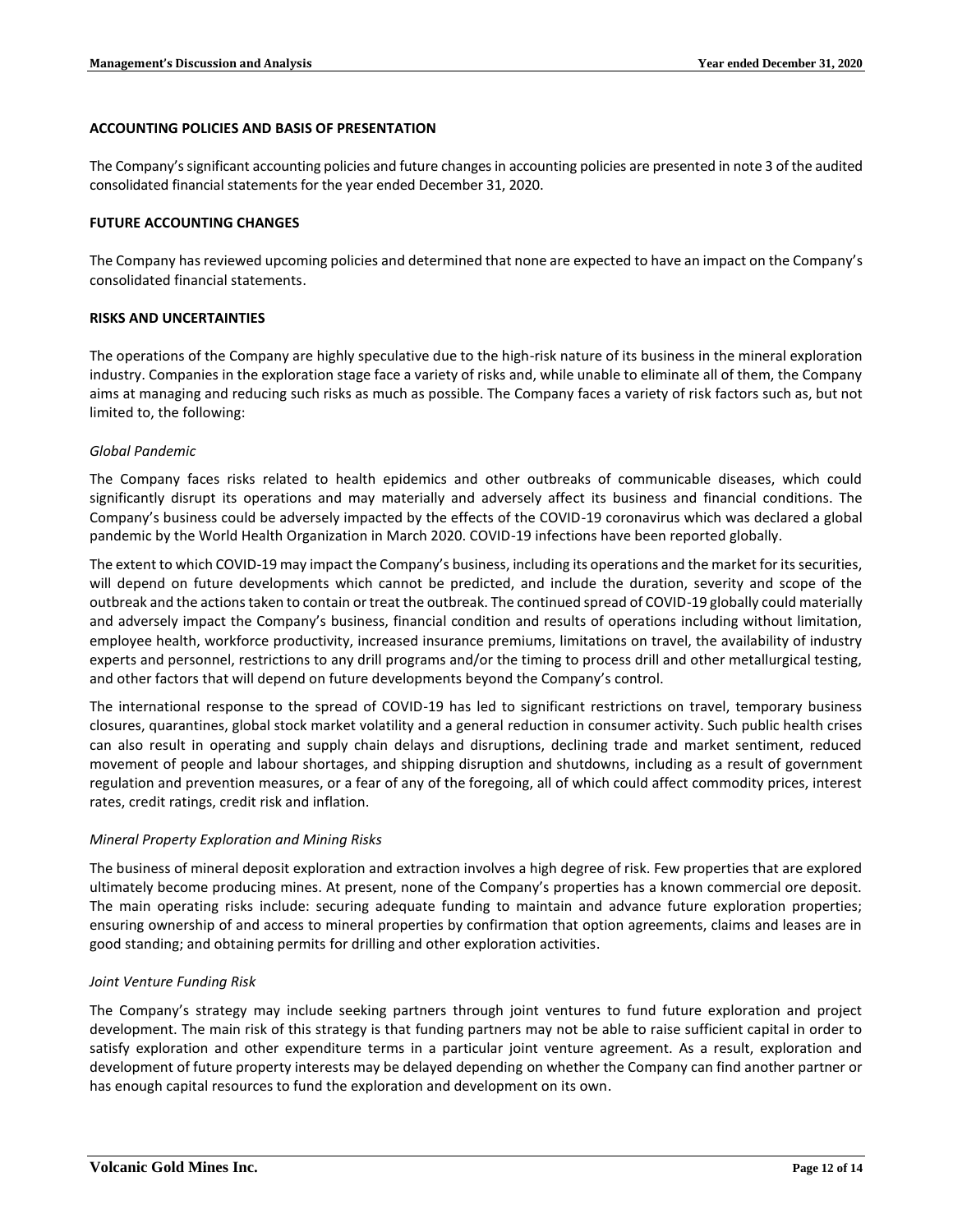### *Commodity Price Risk*

The Company is exposed to commodity price risk. Declines in the market price of gold, base metals and other minerals may adversely affect the Company's ability to raise capital or attract joint venture partners in order to fund its ongoing operations. Commodity price declines could also reduce the amount the Company would receive on the disposition of any of its mineral properties to a third party.

## *Financing and Share Price Fluctuation Risks*

The Company has limited financial resources, has no source of operating cash flow and has no assurance that additional funding will be available to it for further exploration and development of projects. Exploration and development of future projects may be dependent upon the Company's ability to obtain financing through equity or debt financing or other means. Failure to obtain this financing could result in delay or indefinite postponement of exploration and development which could result in the loss of properties.

Securities markets have at times in the past experienced a high degree of price and volume volatility, and the market price of securities of many companies, particularly those considered to be exploration stage companies such as the Company, have experienced wide fluctuations in share prices which have not necessarily been related to their operating performance, underlying asset values or prospects. There can be no assurance that these kinds of share price fluctuations will not occur in the future, and if they do occur, how severe the impact may be on the Company's ability to raise additional funds through equity issues and corresponding effect on the Company's financial position.

# *Political, Regulatory and Currency Risks*

The Company's mineral property interests are located in Guatemala, an emerging nation. Properties in emerging nations may be subject to a higher level of risk compared to developed countries. Operations, the status of mineral property rights, title to the properties and the recoverability of amounts shown for mineral properties in emerging nations can be affected by changing economic, regulatory, and political situations. The Company's equity financings are sourced in Canadian dollars but for the most part it incurs its exploration and property maintenance expenditures in US dollars and Guatemalan quetzals. At this time there are no currency hedges in place. Therefore, a weakening of the Canadian dollar against the US dollar or Guatemalan quetzal could have an adverse impact on the amount of exploration conducted.

# *Insured and Uninsured Risks*

In the course of exploration, development and production of mineral properties, the Company is subject to a number of hazards and risks in general, including adverse environmental conditions, operational accidents, labor disputes, unusual or unexpected geological conditions, changes in the regulatory environment and natural phenomena such as inclement weather conditions, floods, and earthquakes. Such occurrences could result in damage to properties, facilities and equipment of the Company, personal injury or death, environmental damage to properties of the Company or others, delays, monetary losses and possible legal liability.

Although the Company may maintain insurance to protect against certain risks in such amounts as it considers reasonable, its insurance may not cover all the potential risks associated with its operations. The Company may also be unable to maintain insurance to cover these risks at economically feasible premiums or for other reasons. Should such liabilities arise, they could reduce or eliminate future profitability and result in increased costs, have a material adverse effect on the Company's results and a decline in the value of the securities of the Company.

# *Environmental and Social Risks*

The activities of the Company are subject to environmental regulations issued and enforced by government agencies. Environmental legislation is evolving in a manner that will require stricter standards and enforcement and involve increased fines and penalties for non-compliance, more stringent environmental assessments of proposed projects, and a heightened degree of responsibility for companies and their officers, directors, and employees. There can be no assurance that future changes in environmental regulation, if any, will not adversely affect the Company's operations. Environmental hazards may exist on properties in which the Company holds interests which are unknown to the Company at present. Social risks